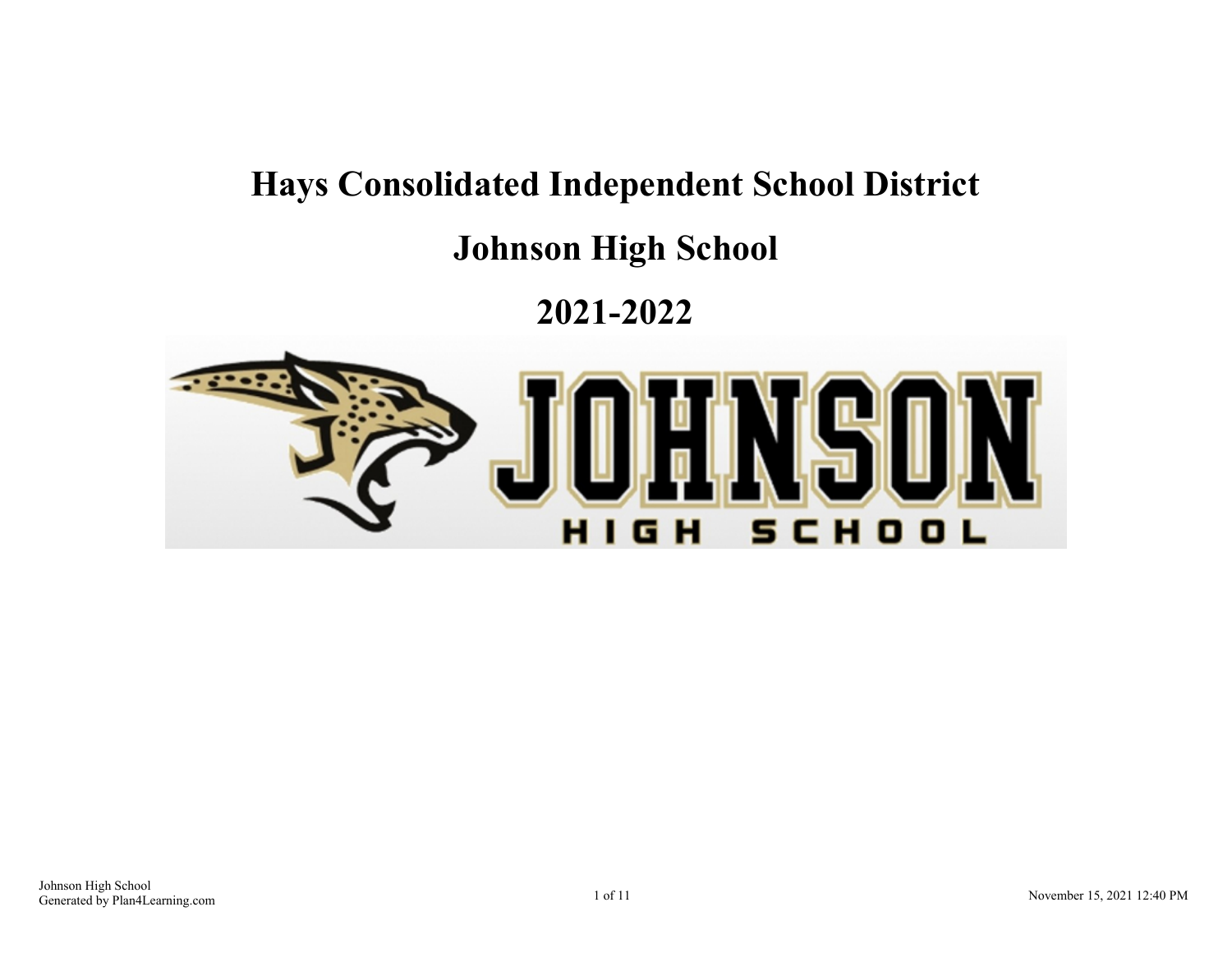## **Goals**

**Goal 1:** Hays CISD believes in the achievement of every student.

**Performance Objective 1:** Johnson High School will evaluate and address the individual needs of each student. Students and parents/guardians will receive academic advising and will utilize data, based upon aptitude, ability, and career inventory data, to formulate and update their plan of study for high school credit. Student performance will be evaluated in academics, college, career, and military readiness. Our staff believes in the education of the whole child and believes that success is based on more than the results of a single test, including social and emotional learning, strong interpersonal skills, and the development of positive members of society. Through attention to individual student needs, Johnson High School will demonstrate continuous improvement by showing academic growth and student engagement.

T-PESS Standard 1- Instructional Leadership: The principal is responsible for ensuring every student receives high-quality instruction.

**Evaluation Data Sources:** Grade 5-12 Student Advising: Johnson High School will utilize a career interest profiler to track academic advising based on student interest and academic achievement. The campus will prepare a report showing evidence of the academic advising captured through a career interest profiler by campus and grade level.

Student Achievement: The campus principal will prepare a report to summarize student academic performance/achievement, accessibility gaps, including the college, career, and military readiness counts for the campus as well as data on student growth goals addressing the STAAR Assessment approaches/meets/masters performance levels.

College & Career Readiness: CAMPUS will use data from the PSAT8, PSAT, SAT, and TSIA2 to assess college readiness along with the attainment of college credit through advanced placement exams, dual credit, and dual enrollment courses. Career readiness will be assessed through the attainment of industry-based certification through CTE. The campus will monitor progress and provide regular updates to the district throughout the 2021-2022 school year.

Professional Development: The campus will participate in continuous differentiated just-in-time professional development in all content areas to support the campus initiatives and student achievement goals. Campus administrators will conduct at least 60 minutes of walk-throughs per day. A summary of staff professional development efforts addressing data disaggregation, administrative walk-throughs, and CTE programs, will be provided by the principal to the Deputy Academic Officer that includes literacy and math data, along with specific curricular and teaching strategies to address these areas.

Social Emotional Learning: Johnson High School will implement Social Emotional Learning (SEL) strategies with fidelity. The campus will track and monitor student participation in extra-curricular/club participation, discipline, and attendance on an ongoing basis.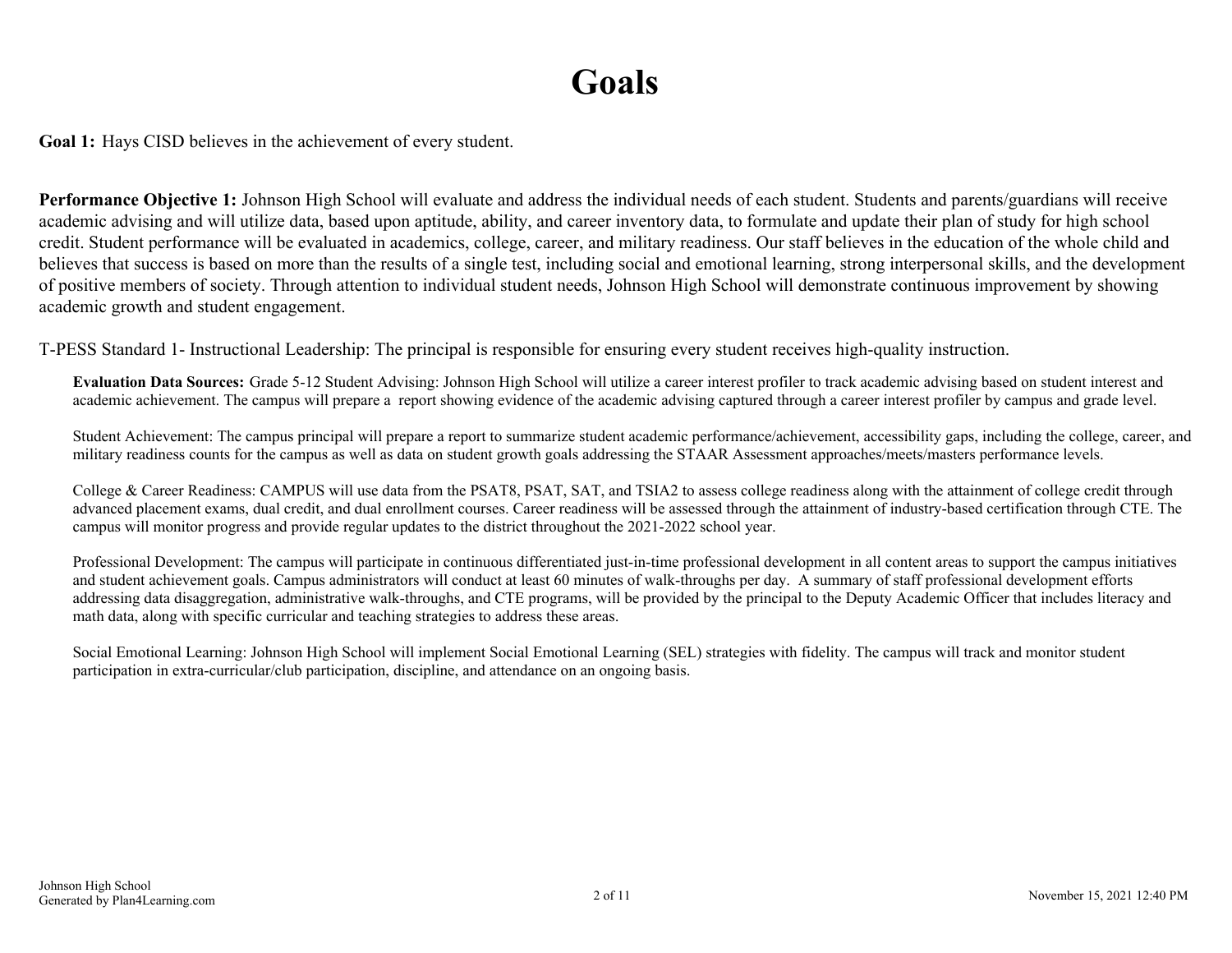### **Strategy 1 Details**

| <b>Strategy 1 Details</b>                                                                                                                                                                                                                                                                                                                                                                                                                                                                                                                                                                            |
|------------------------------------------------------------------------------------------------------------------------------------------------------------------------------------------------------------------------------------------------------------------------------------------------------------------------------------------------------------------------------------------------------------------------------------------------------------------------------------------------------------------------------------------------------------------------------------------------------|
| <b>Strategy 1:</b> Reading: The campus provides a specialized, supplemental reading elective to support comprehension and will implement Reading Plus to increase fluency and literacy.<br>Strategy's Expected Result/Impact: Students achievement data based on ELAR EOC data will increase by 3% at the approaches grade level, 2% at meets grade level,<br>and 1% masters grade level. Increases in student reading levels will also lead to tremendous growth by all students based on ELAR EOC data.<br>Staff Responsible for Monitoring: District Support Provided by ELA Content Coordinators |
| Campus Principal                                                                                                                                                                                                                                                                                                                                                                                                                                                                                                                                                                                     |
| TEA Priorities: Build a foundation of reading and math - ESF Levers: Lever 4: High-Quality Curriculum, Lever 5: Effective Instruction                                                                                                                                                                                                                                                                                                                                                                                                                                                                |
| <b>Strategy 2 Details</b>                                                                                                                                                                                                                                                                                                                                                                                                                                                                                                                                                                            |
| Strategy 2: Writing: The campus will implement consistent systems for writing in ELAR classes that will be utilized in a classes throughout the campus.<br>Strategy's Expected Result/Impact: The campus will increase student achievement by 3% at the approaches grade level, 2% meets grade level, and 1% masters grade<br>level on the English I and English II EOC.<br>Staff Responsible for Monitoring: District Support Provided by ELA Content Coordinators<br>Campus Principal                                                                                                              |
| <b>Title I Schoolwide Elements: 2.4</b>                                                                                                                                                                                                                                                                                                                                                                                                                                                                                                                                                              |
| <b>Strategy 3 Details</b>                                                                                                                                                                                                                                                                                                                                                                                                                                                                                                                                                                            |
| Strategy 3: Math: The campus utilizes a variety of instructional models and resources to include blended learning and Schoology to enhance math instruction and provide instant<br>feedback to check for student understanding.                                                                                                                                                                                                                                                                                                                                                                      |
| Strategy's Expected Result/Impact: The campus will increase Domain I for students achievement based on the EOC Algebra I by 3% at the approaches grade level, 2%<br>meets grade level, and 1% masters grade level.                                                                                                                                                                                                                                                                                                                                                                                   |
| Staff Responsible for Monitoring: District Support Provided by Math Content Coordinators<br>Campus Principal                                                                                                                                                                                                                                                                                                                                                                                                                                                                                         |
| TEA Priorities: Build a foundation of reading and math - ESF Levers: Lever 4: High-Quality Curriculum, Lever 5: Effective Instruction                                                                                                                                                                                                                                                                                                                                                                                                                                                                |
| <b>Strategy 4 Details</b>                                                                                                                                                                                                                                                                                                                                                                                                                                                                                                                                                                            |
| Strategy 4: Science/STEM: The campus has implemented a more autonomous learner experience (gradual release model) to increase the amount of lab time and opportunity for<br>real world experience.                                                                                                                                                                                                                                                                                                                                                                                                   |
| Strategy's Expected Result/Impact: The campus will increase student achievement on the Biology EOC by 3% at the approaches grade level, 2% at meets grade level,<br>and 1% masters grade level.                                                                                                                                                                                                                                                                                                                                                                                                      |
| Staff Responsible for Monitoring: District Support Provided by Science Content Coordinators<br>Campus Principal                                                                                                                                                                                                                                                                                                                                                                                                                                                                                      |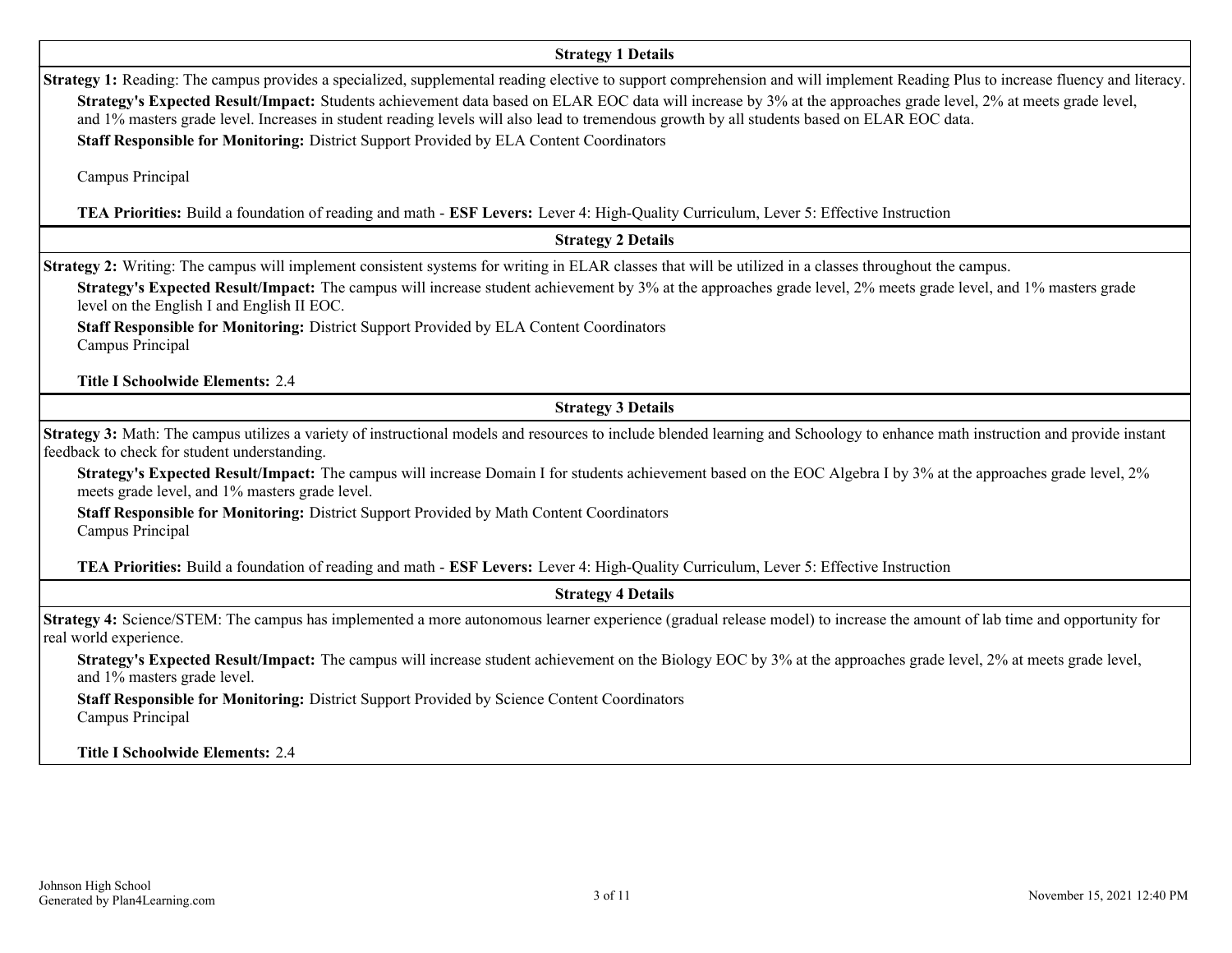| <b>Strategy 5 Details</b>                                                                                                                                                                                                                                                                                                                                                                                                        |
|----------------------------------------------------------------------------------------------------------------------------------------------------------------------------------------------------------------------------------------------------------------------------------------------------------------------------------------------------------------------------------------------------------------------------------|
| Strategy 5: Social Studies: The social studies department will utilize a variety of instructional strategies to engage students in higher order thinking process to improve student<br>outcomes.                                                                                                                                                                                                                                 |
| Strategy's Expected Result/Impact: The campus will increase EOC student achievement in U.S. History by 3% at approaches grade level, 2% meets grade level, and<br>1% masters grade level.                                                                                                                                                                                                                                        |
| Staff Responsible for Monitoring: District Support Provided by Social Studies Content Coordinators<br>Campus Principal                                                                                                                                                                                                                                                                                                           |
| <b>ESF Levers:</b> Lever 4: High-Quality Curriculum, Lever 5: Effective Instruction                                                                                                                                                                                                                                                                                                                                              |
| <b>Strategy 6 Details</b>                                                                                                                                                                                                                                                                                                                                                                                                        |
| Strategy 6: Instructional Planning: The campus has purposefully built in PLC times for staff so teams can analyze data to guide instruction and build differentiated learning<br>experiences.                                                                                                                                                                                                                                    |
| Strategy's Expected Result/Impact: Instructional planning will be targeted to ensure an increase on student achievement and growth data for all student groups to<br>include the LEP and SPED populations.                                                                                                                                                                                                                       |
| Staff Responsible for Monitoring: District Support Provided by Director of Curriculum and Instruction<br>Campus Principal                                                                                                                                                                                                                                                                                                        |
| ESF Levers: Lever 2: Effective, Well-Supported Teachers, Lever 4: High-Quality Curriculum, Lever 5: Effective Instruction                                                                                                                                                                                                                                                                                                        |
| <b>Strategy 7 Details</b>                                                                                                                                                                                                                                                                                                                                                                                                        |
| Strategy 7: Progress Monitoring: The campus utilizes a dedicated instructional team to track academic progress, attendance, behavior and passing rates of students at risk of failing.<br>Strategy's Expected Result/Impact: A reduction in failure and discipline rates and an increase in attendance rates.<br>Staff Responsible for Monitoring: District Support Provided by Director of Academic Support<br>Campus Principal |
| <b>Strategy 8 Details</b>                                                                                                                                                                                                                                                                                                                                                                                                        |
| Strategy 8: Data and Assessment: PLCs will meet weekly to discuss changes in instruction where necessary to meet the goals. Teachers will lead data talks after each CBA.<br>Strategy's Expected Result/Impact: An overall increase in student outcomes based on student achievement data.<br>Staff Responsible for Monitoring: District Support Provided by Coordinator of Accountability and Testing<br>Campus Principal       |
| <b>ESF Levers:</b> Lever 4: High-Quality Curriculum, Lever 5: Effective Instruction                                                                                                                                                                                                                                                                                                                                              |
| <b>Strategy 9 Details</b>                                                                                                                                                                                                                                                                                                                                                                                                        |
| Strategy 9: Response to Intervention: The campus will utilize digital data to streamline the identification process and enhance communication among teachers so students receive<br>proper interventions.                                                                                                                                                                                                                        |
| Strategy's Expected Result/Impact: 100% of teachers will engage in weekly PLC conversations regarding differentiation and RTI supports.<br>Staff Responsible for Monitoring: District Support Provided by Director of Academic Support<br>Campus Principal                                                                                                                                                                       |
| <b>ESF Levers:</b> Lever 4: High-Quality Curriculum, Lever 5: Effective Instruction                                                                                                                                                                                                                                                                                                                                              |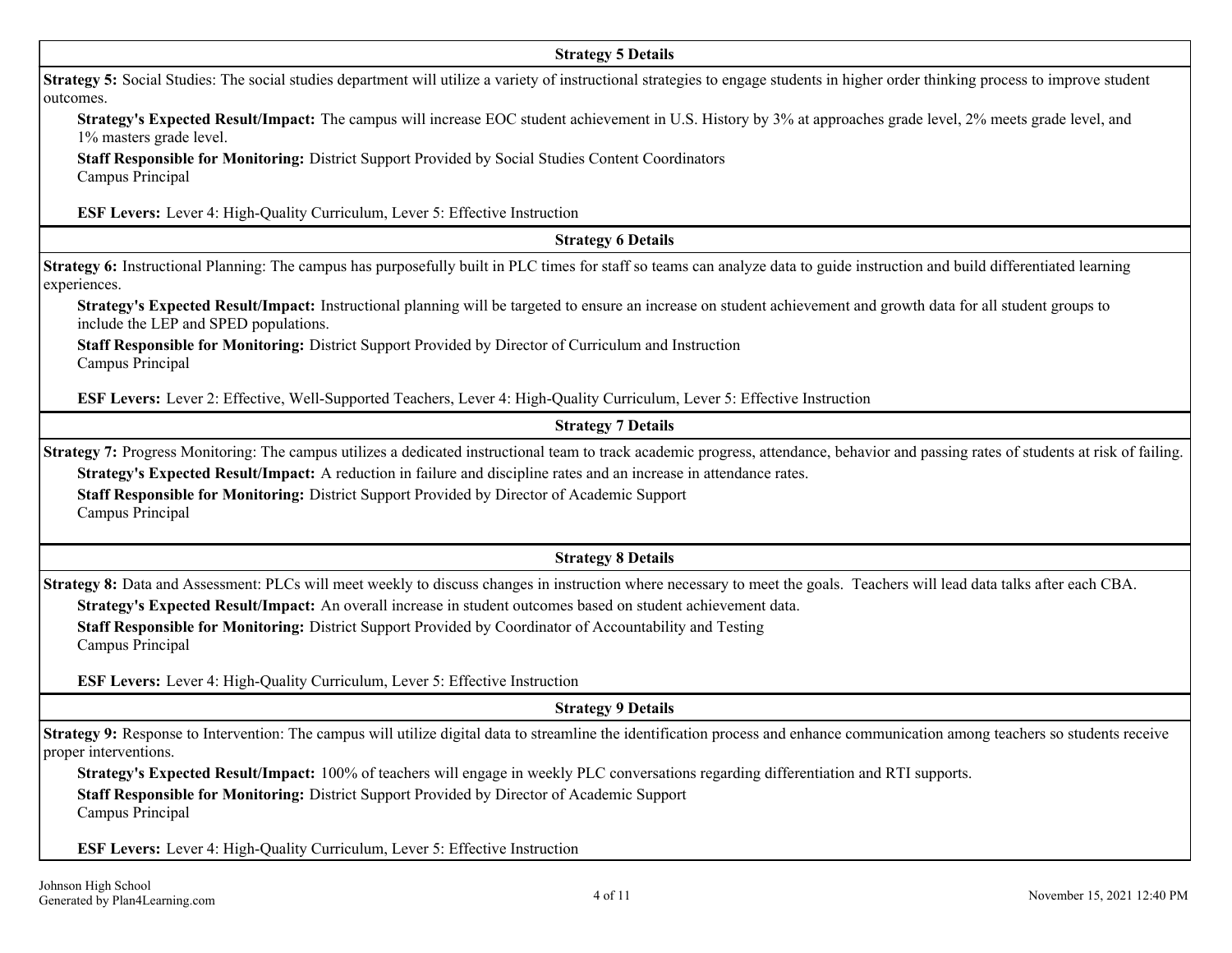#### **Strategy 10 Details**

**Strategy 10:** English Learners: Teachers will utilize instructional strategies that are appropriate for English Learners to include structured conversations and writing and speaking in complete sentences.

**Strategy's Expected Result/Impact:** 100% of ELs will increase by at least one linguistic level.

**Staff Responsible for Monitoring:** District Support Provided by the Director of PK-12 Multilingual Education

Campus Administration

**ESF Levers:** Lever 2: Effective, Well-Supported Teachers, Lever 4: High-Quality Curriculum

**Funding Sources:** Newcomer Staff - 263: Title III - \$32,500

## **Strategy 11 Details**

**Strategy 11:** Closing the Gap: The campus will identify the two lowest performing groups based off of student achievement data and develop instructional strategies to improve instruction and learning.

**Strategy's Expected Result/Impact:** The gap between English Learner and special education students will decrease when compared to their peers based on student achievement data.

**Staff Responsible for Monitoring:** Campus Administration Instructional Coach

**ESF Levers:** Lever 5: Effective Instruction

**Strategy 12 Details**

**Strategy 12:** Special Education Services: All teachers will implement 100% of accommodations and modifications outlined on the individual educational plan for students who receive Special Education services

**Strategy's Expected Result/Impact:** Student outcomes for students who receive Special Education services will increase as evidenced by closing the gaps within the state accountability system.

**Staff Responsible for Monitoring:** District Support Provided Director of Special Education Campus Principal

**TEA Priorities:** Build a foundation of reading and math - **ESF Levers:** Lever 5: Effective Instruction

**Strategy 13 Details**

**Strategy 13:** Dyslexia Services: Identified students will receive specialized support through district programs as articulated in their individual educational plans.

**Strategy's Expected Result/Impact:** 100% of dyslexic students will receive services to enhance student achievement and student outcomes.

**Staff Responsible for Monitoring:** District Support Provided by Director of Academic Support Campus Principal

**ESF Levers:** Lever 4: High-Quality Curriculum, Lever 5: Effective Instruction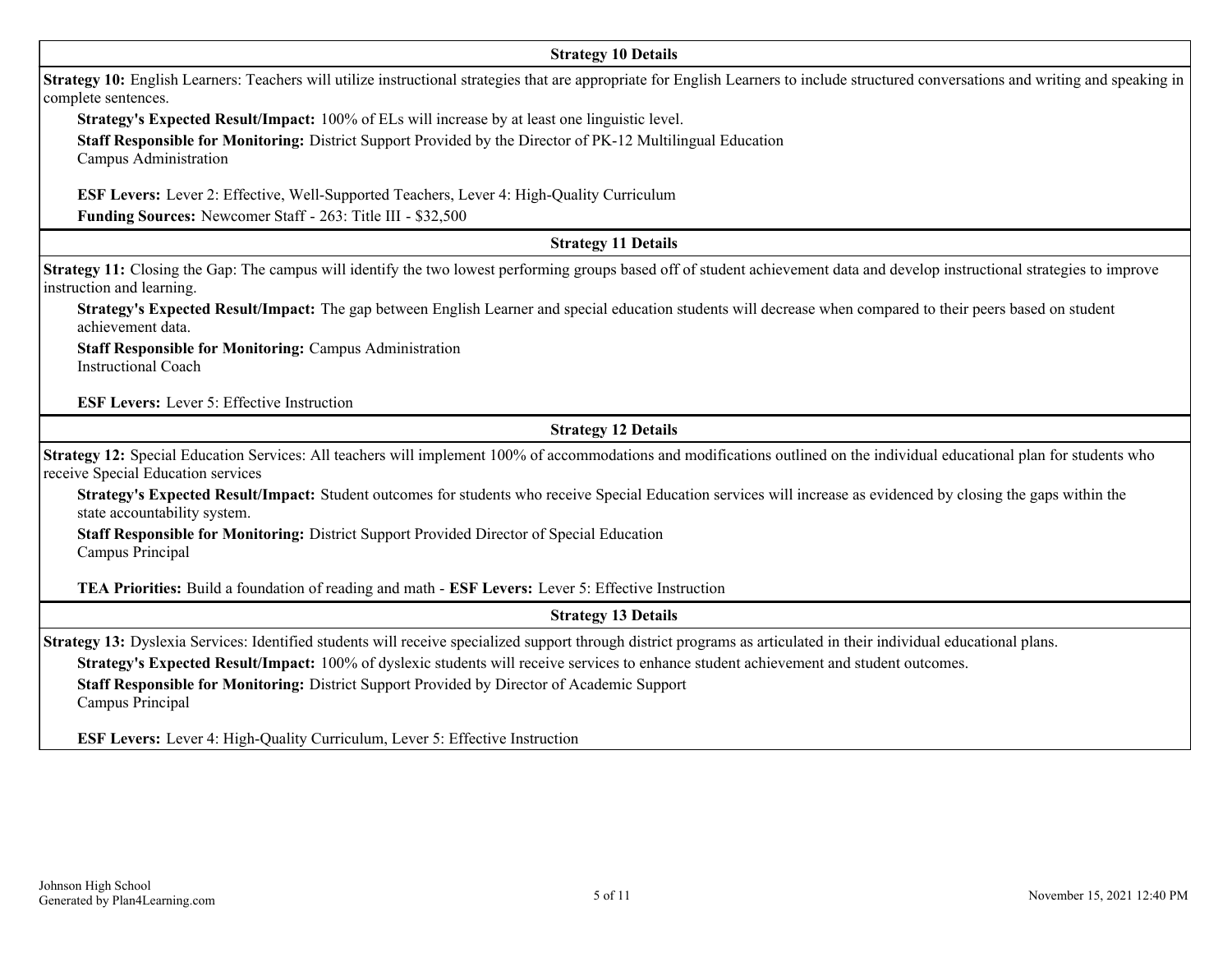| <b>Strategy 14 Details</b>                                                                                                                                                                                                                                                 |
|----------------------------------------------------------------------------------------------------------------------------------------------------------------------------------------------------------------------------------------------------------------------------|
| <b>Strategy 14:</b> 504 Services: The campus 504 coordinator will ensure that all students identified as needing 504 services will be provided with access to general education<br>opportunities that are progress monitored by teachers.                                  |
| Strategy's Expected Result/Impact: 100% of 504 students are in compliance with documented services.                                                                                                                                                                        |
| Staff Responsible for Monitoring: District Support Provided by Director of Academic Support                                                                                                                                                                                |
| Campus Administration                                                                                                                                                                                                                                                      |
| Campus 504 Coordinator                                                                                                                                                                                                                                                     |
| ESF Levers: Lever 4: High-Quality Curriculum, Lever 5: Effective Instruction                                                                                                                                                                                               |
| <b>Strategy 15 Details</b>                                                                                                                                                                                                                                                 |
| Strategy 15: Accelerated Instruction for At-Risk Students: Small group instruction accelerated instruction will be provided to all students who failed to approach grade level on<br>ELAR EOCs in the spring of 2021.                                                      |
| Strategy's Expected Result/Impact: Student achievement on re-test ELAR EOC data will increase 5% at approaches grade level, 3% meets grade level, and 1% masters<br>grade level.                                                                                           |
| Staff Responsible for Monitoring: District Support Provided by Director of Academic Support and the Director of Student Services<br>Campus Principal<br><b>Instructional Coaches</b>                                                                                       |
| ESF Levers: Lever 4: High-Quality Curriculum, Lever 5: Effective Instruction                                                                                                                                                                                               |
| Funding Sources: - 199 PIC 24/30: Direct At-Risk Instruction (SCE) - \$21,146                                                                                                                                                                                              |
| <b>Strategy 16 Details</b>                                                                                                                                                                                                                                                 |
| Strategy 16: Gifted and Talented Services: Students who are identified as gifted and talented will received differentiated instruction to appropriately challenge and engage them.                                                                                         |
| Strategy's Expected Result/Impact: Gifted and talented students will participate in engaging lessons that lead to increased student outcomes as evidenced in state<br>accountability.                                                                                      |
| Staff Responsible for Monitoring: District Support Provided by Coordinator of Gifted and Talented                                                                                                                                                                          |
| Campus G/T Coordinator                                                                                                                                                                                                                                                     |
| Campus Administration                                                                                                                                                                                                                                                      |
| <b>ESF Levers:</b> Lever 4: High-Quality Curriculum                                                                                                                                                                                                                        |
| <b>Strategy 17 Details</b>                                                                                                                                                                                                                                                 |
| Strategy 17: College, Career and Military Readiness: The campus will focus on increasing the number of students who are college and career ready with a focus on seniors and<br>juniors by administering the TSIA 2 test to students who are not college and career ready. |
| Strategy's Expected Result/Impact: The number of seniors who are college and career ready will increase from 29% at the beginning of the school year to 63%.                                                                                                               |
| Staff Responsible for Monitoring: District Support Provided by Director of College and Career Readiness and Counseling<br>Campus Principal                                                                                                                                 |
| Title I Schoolwide Elements: 2.5                                                                                                                                                                                                                                           |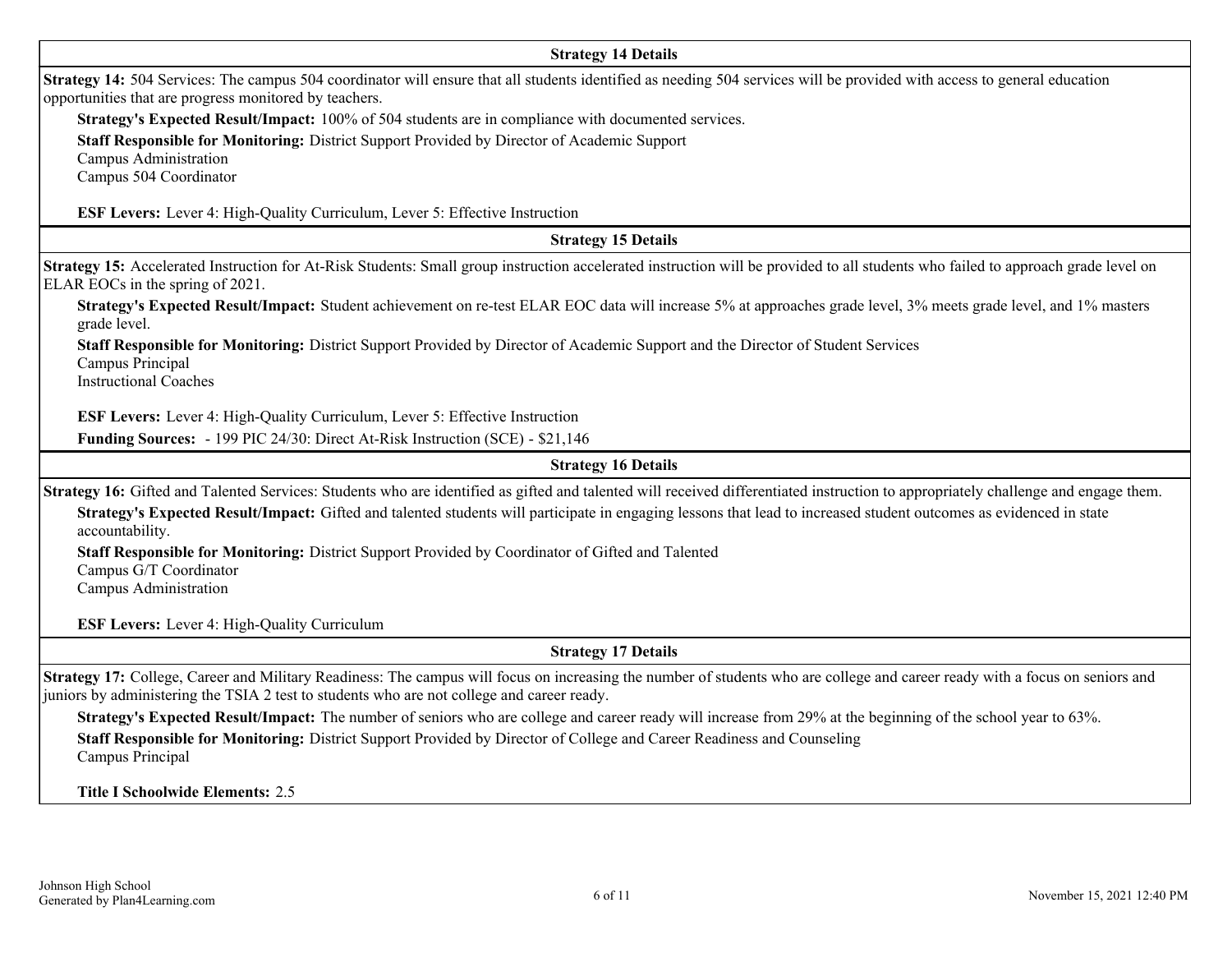#### **Strategy 18 Details**

**Strategy 18:** Career and Technical Education: To ensure students are positioned to earn a certification in a CTE pathway.

**Strategy's Expected Result/Impact:** To have the highest percentage of students in the district who graduate with an industry based certificate.

**Staff Responsible for Monitoring:** District Support Provided by the Director of Career and Technical Education Campus Principal

**Title I Schoolwide Elements:** 2.5 **Funding Sources:** - 244: Perkins - \$13,085

### **Strategy 19 Details**

**Strategy 19:** Instructional Technology: The campus will utilize blended learning in core subjects areas to enhance instruction.

**Strategy's Expected Result/Impact:** Overall student achievement based on end of course data will increase from the previous year.

**Staff Responsible for Monitoring:** District Support Provided by the Director of Digital Learning Campus Principal

**Title I Schoolwide Elements:** 2.5

**Strategy 20 Details**

**Strategy 20:** Advanced Academics: The campus will utilize Advanced Placement (AP) benchmark exams for core content areas to help identify students who would be most successful at taking an AP exam.

**Strategy's Expected Result/Impact:** At least 60% of all AP students will take the AP exam; 40% of those testing will earn a 3 or higher.

**Staff Responsible for Monitoring:** District Support Provided by Coordinator of Advanced Academics Campus Principal

**Title I Schoolwide Elements:** 2.5

**Strategy 21 Details**

**Strategy 21:** Higher Education Requirements: The district will ensure that secondary students' teachers, counselors, and parents receive information about higher education admissions and financial aid opportunities, dual credit opportunities, HB5 graduation requirements, the TEXAS grant program, scholarships, endorsements, and the need for students to make informed curriculum choices to be prepared for success beyond high school.

**Strategy's Expected Result/Impact:** All students grades 8-11 will receive Navigate your Future course guides. All 6-11 grade students will complete a career and learning styles inventory. All students grades 9-11 will complete their course selection and individual graduation plans.

**Staff Responsible for Monitoring:** District Support Provided by Director of College and Career Readiness and Counseling Campus Counselor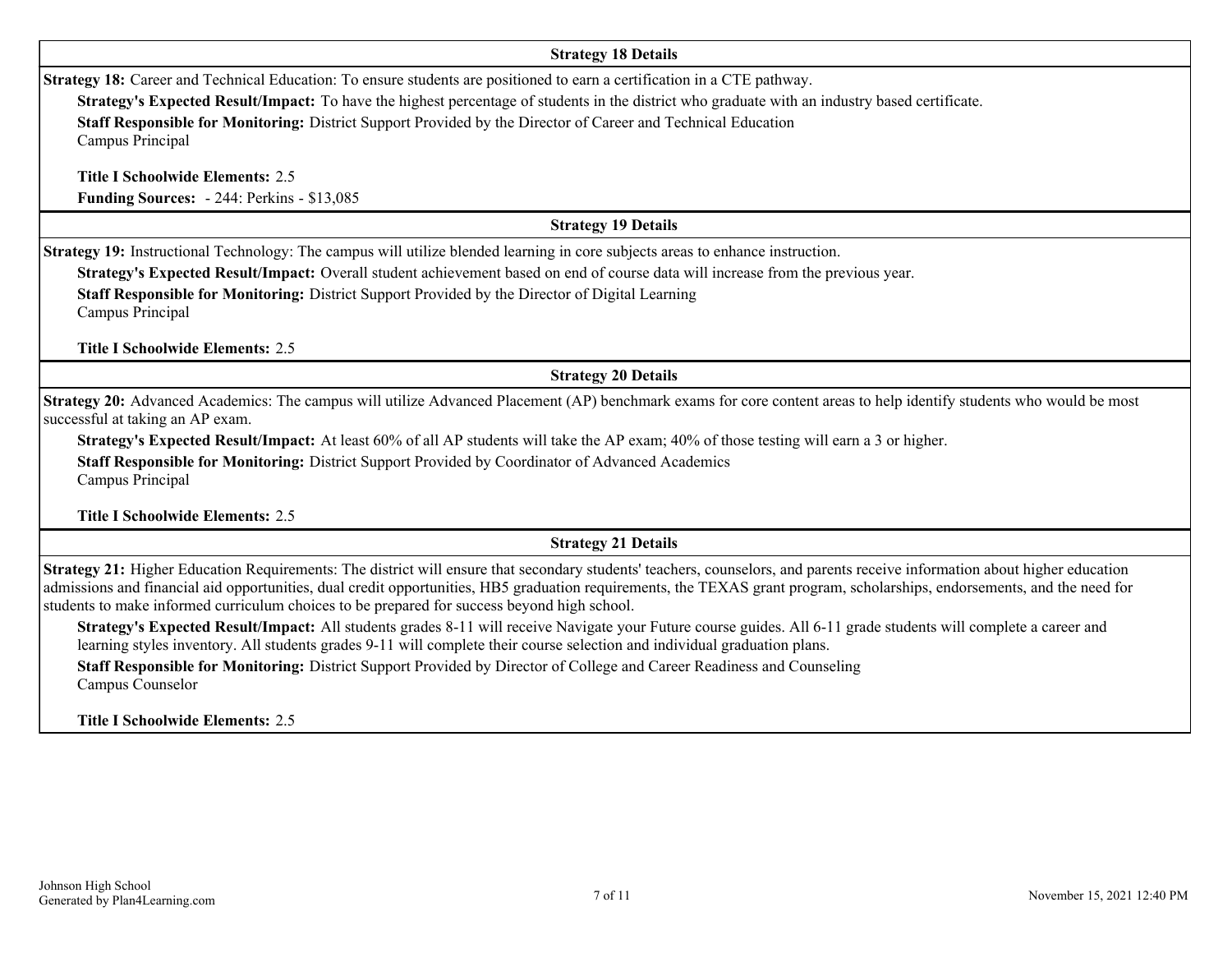**Performance Objective 1:** A safe environment must include secure facilities, staff and student training, and our adopted standard response protocol. The campus will partner with local and state entities to assure preparedness. Specific areas to be addressed are campus access, detecting and reporting possible threats, and building an environment of trust between adults and all students. Our Emergency Operations Plan is updated annually and followed with fidelity.

**Evaluation Data Sources:** The campus will utilize the updated EOP along with district safety protocols and training. The campus will report to their Deputy Academic Officer an overview of student and staff character development, including extra-curricular/club participation, and social/emotional supports (discipline, attendance, counseling strategies. The principal and appropriate staff will attend all relevant training throughout the year on this topic. Specific attention will be given to the communication of campus/district safety efforts (both physical and training) to our community.

TPESS Standard 2 - Human Capital: The principal is responsible for ensuring there are high-quality teachers and staff in every classroom throughout the school.

TPESS Standard 4 - School Culture: The principal is responsible for establishing and implementing a shared vision and culture of high expectations for all staff and students.

**Strategy 1 Details**

**Strategy 1:** Student Safety: The campus conducts regularly scheduled safety drills, increased surveillance infrastructure, implemented Safety 360, will work with the Director of School Safety for Emergency Operation Procedures.

**Strategy's Expected Result/Impact:** The campus will have a feeling of being safe according to the K-12 insight survey.

**Staff Responsible for Monitoring:** District Support Provided by the Director of School and Student Safety Campus Principal

**Title I Schoolwide Elements:** 2.5

**Strategy 2 Details**

**Strategy 2:** Social Emotional Learning: The campus will utilize surveys and students panels to develop interest inventories and pair those with faculty support so all kids can feel engaged in extra and co-curricular activities.

**Strategy's Expected Result/Impact:** The campus will strive to increase of students feeling student engagement in the K-12 insight survey.

**Staff Responsible for Monitoring:** Director of College and Career Readiness and Counseling

Campus Counselor

**Title I Schoolwide Elements:** 2.5

### **Strategy 3 Details**

**Strategy 3:** Increasing Attendance, Drop-Out Prevention: The campus meets weekly with the campus attendance interventionists to progress monitor attendance, provides positive incentives for attendance, and offers opportunities to regain lost class time.

**Strategy's Expected Result/Impact:** The campus will have the high attendance rate in the district for secondary schools.

**Staff Responsible for Monitoring:** District Support Provided by the Director of Student Services

Campus Principal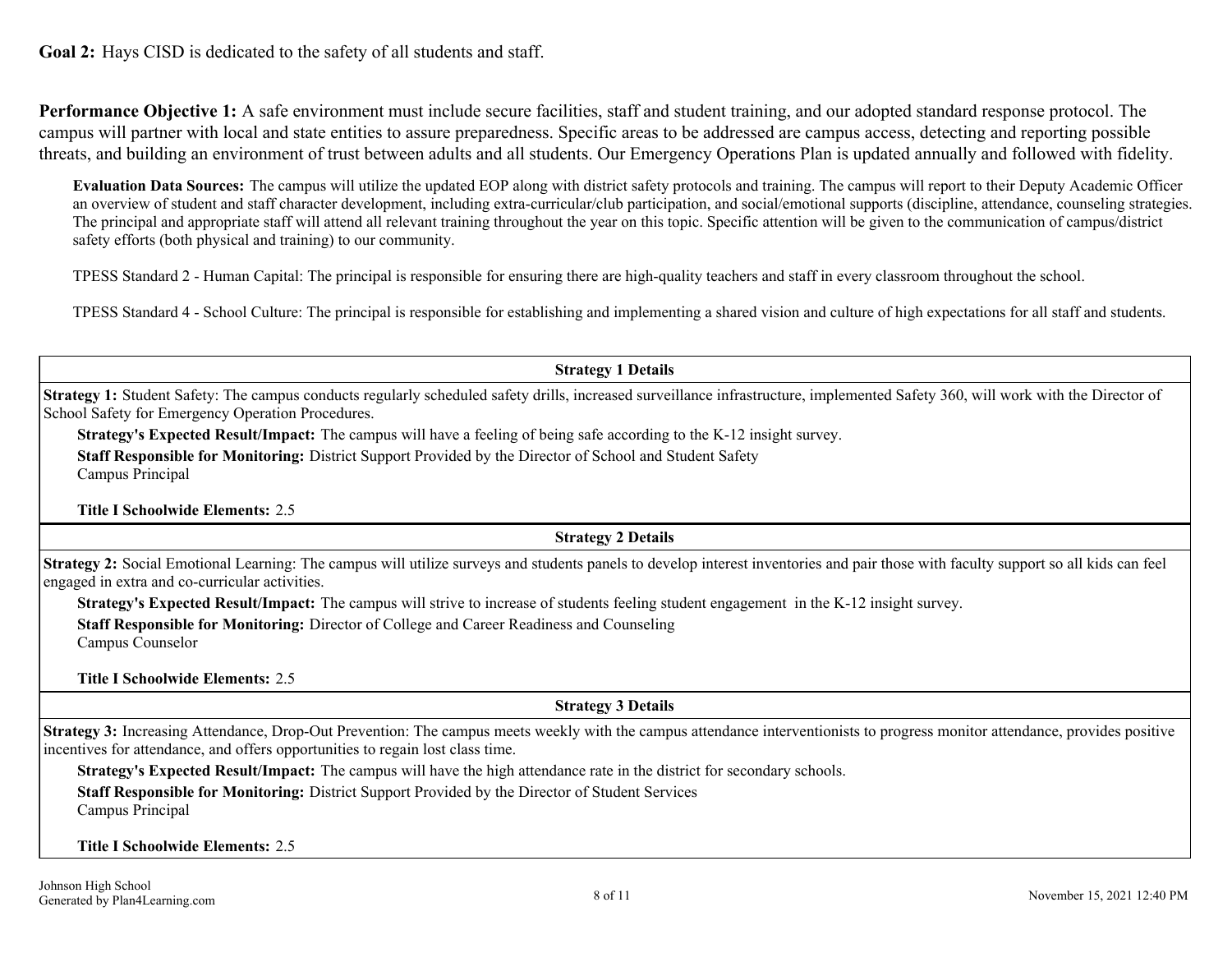#### **Strategy 4 Details**

**Strategy 4:** Drop-Out Prevention: Work with the attendance specialists to ensure students are enrolled in school.

**Strategy's Expected Result/Impact:** Reduce the drop-out rate.

**Staff Responsible for Monitoring:** Campus Administration

**Strategy 5 Details**

**Strategy 5:** Student Engagement: New students are provided with an orientation to showcase co- and extra-curricular activities available. The campus also utilizes the RTI process to encourage participation and connected to the campus.

**Strategy's Expected Result/Impact:** The campus will show a 10% increase of students indicating that they feel engaged to their campus according to the K-12 insight. **Staff Responsible for Monitoring:** District Support Provided by the Director of Extra- and Co-Curricular activities Campus Principal

**Title I Schoolwide Elements:** 2.6

**Strategy 6 Details**

**Strategy 6:** Positive Behavior Intervention Support: The campus will utilize a PBIS committee to streamline the process of communicating campus wide expectations and implementing a positive behavior support system.

**Strategy's Expected Result/Impact:** The campus will produce a defined list of campus expectations and show positive results on the K-12 .

**Staff Responsible for Monitoring:** District Support Provided by the Director of Student Services Campus Principal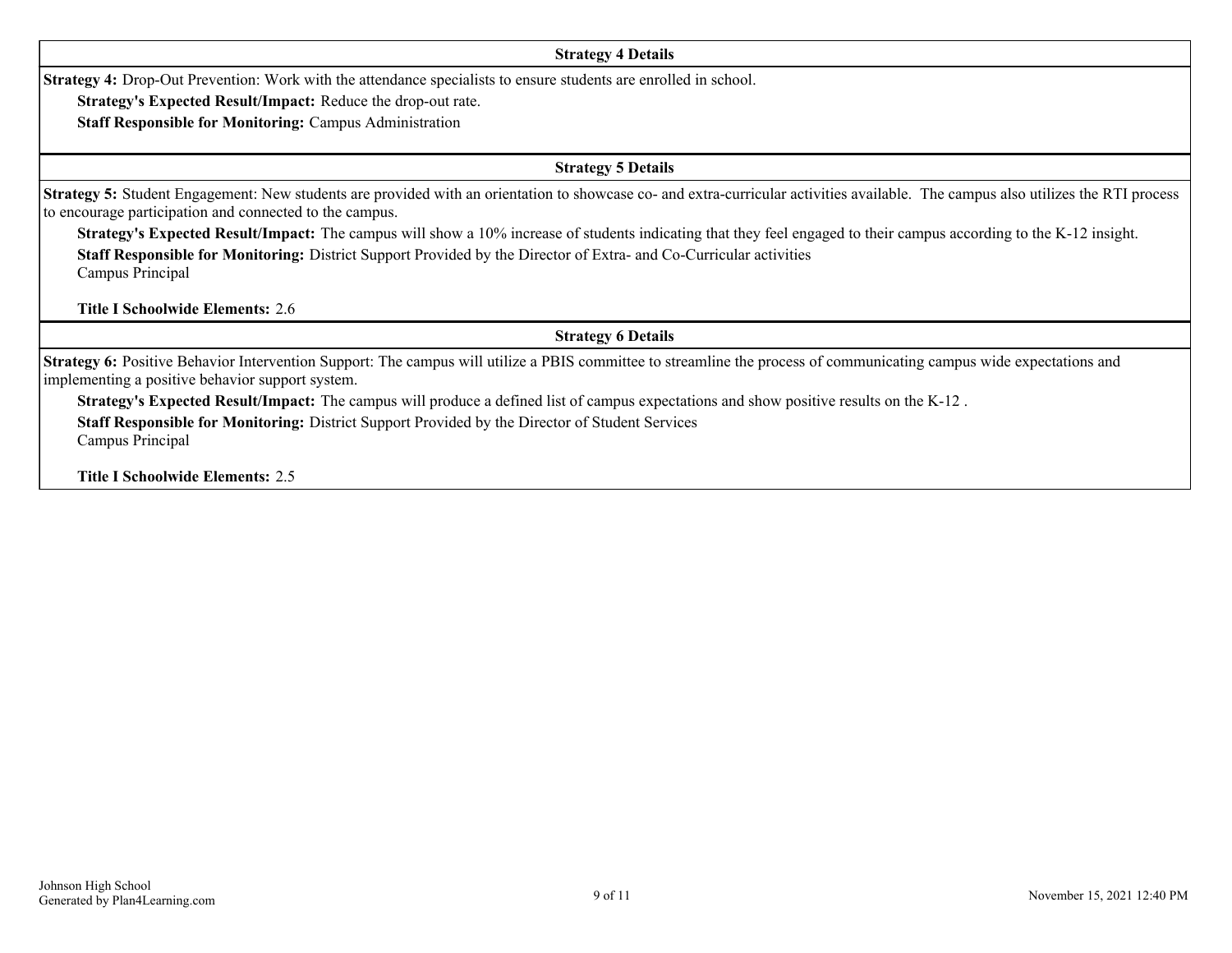**Goal 3:** Hays CISD is dedicated to treating everyone with respect and dignity.

Performance Objective 1: Cultivating great community and staff relations requires empathy, visibility, trust, and communication. Communication through all appropriate avenues is a priority, and staff will receive training in these areas. Our campus is committed to increasing client engagement both internally and externally.

**Evaluation Data Sources:** Staff will receive targeted training following a process review in the areas of customer service and community relations. The campus will develop strategies and systems to make this the best place to work, and these strategies will be shared with the Deputy Academic Officer. The campus will provide a monthly update on community and staff outreach. An employee engagement survey will be given and the results will be utilized to address needs as identified.

TPESS Standard 3 - Executive Leadership: The principal models personal responsibility and a relentless focus on improving student outcomes.

TPESS Standard 5 - Strategic Operations: The principal is responsible for implementing systems that align with the school's vision and mission and improve the quality of instruction.

**Strategy 1 Details**

**Strategy 1:** Customer Service: The campus will commit to returning communications or concerns within 24 hours.

**Strategy's Expected Result/Impact:** Staff will respond to parent concerns within 24 hours.

**Staff Responsible for Monitoring:** District Support Provided by the Communication Specialists and the Director of Community Relations Campus Principal

**Strategy 2 Details**

**Strategy 2:** School Community Involvement: The campus will utilize a PTA to create a stronger bond between community-to-school and school-to-community activities. **Strategy's Expected Result/Impact:** PTA will have at least 100 members.

**Staff Responsible for Monitoring:** District Support Provided by the Director of Student Services Campus Principal

**ESF Levers:** Lever 3: Positive School Culture

**Strategy 3 Details**

**Strategy 3:** Goal Setting: The campus utilizes their CLT to review budget, PD, and the CIP.

**Strategy's Expected Result/Impact:** Quarterly reviews will be conducted and necessary changes and/or modifications will be made to the CIP.

**Staff Responsible for Monitoring:** District Support Provided by the Director of Federal Programs, State Reports and Grants Campus Principal